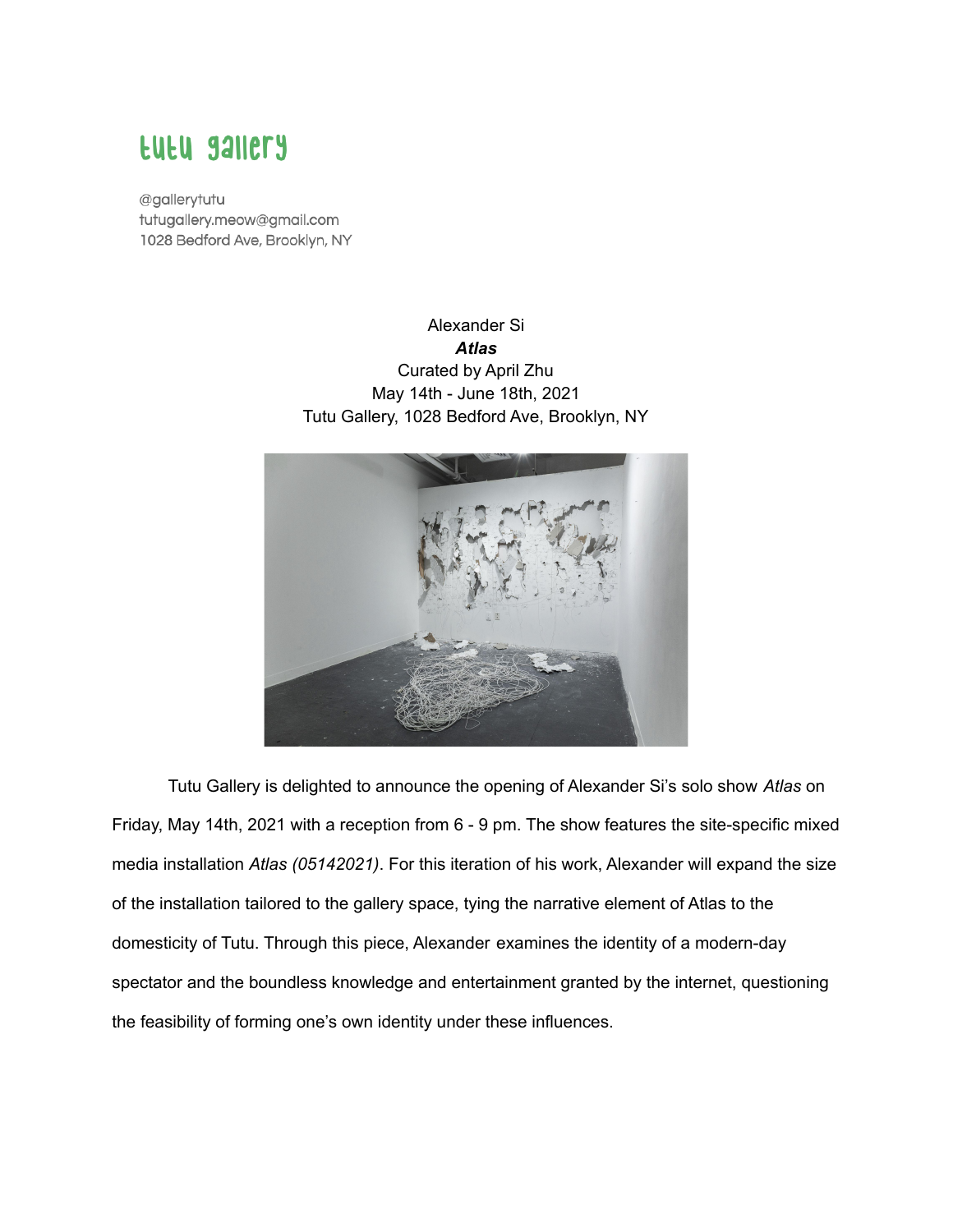Alexander Si makes a map. He releases names in his head automatically, scrawling them onto a wall with vehemence, his wrist like stone: Bruce Nauman, Lana Del Rey, Serge Gainsbourg, Leonard Cohen, Lou Doillon, Abel Tesfaye, Kim Kardashian. The names that occur to him are those of great presences, of models, filmmakers, celebrities, writers, musicians, artists. They reveal that perhaps, on this given day, the artist had a certain sensibility for the threads of glamour and fame that gloss human history. To have your name remembered by a loved one is one thing; to have it remember across globally and timelessly is another. It is hard to imagine never being forgotten. This grid of names: a dazzling and blinding map of the blue Earth, or an accumulation of a particular mind's knowledge. When you look at it from afar the names appear rigid, contained, and entombed.

Si has covered the grid. He crucifies the names with various fasteners, connecting them associatively using white electrical wires and ethernet cables attached to his back. He grows entwined to the names which have only just passed through his mind. There are consequences to thought. What you let occur to you will burden you forever.

I suppose all maps hold a promise of finality. I wonder if those early cartographers imagined how their shapes of the Earth's surface would change, by force of both human precision and human damage. What they have in common with Si's map is an attempt to make one thing stand for another. In the artist's case: this "mind map" (as Si puts it) signifies the saturation of popular culture. His brain is steeped in it: unboxing videos, YouTube feuds, on-and-off again Instagram, watching every film ever featuring a particular actor, being unable to pull oneself away from the screen at night until realizing the sun has risen. The fear of what happens when you sleep too close to your phone. The fear of being away from the phone for too long and the knowledge that life will creep on behind ones back.

Si has connected the names on the walls. He turns and pulls and attempts to yank the work from the wall in heavy gestures. Some of the chains break free from the wall. Some of the panels fall off in chunks, wires snap, and the floor is covered with dusts and ashes.

There is a delight in seeing visual artists destroy things, to be certain. There is also a delight in knowing that the thing created was created for a purpose, to be used and scattered across the ground of our world. Destruction is the work. It's the internal push-and-pull we all have with media and informational technology manifested and emphasized.

*- Naomi Falk*